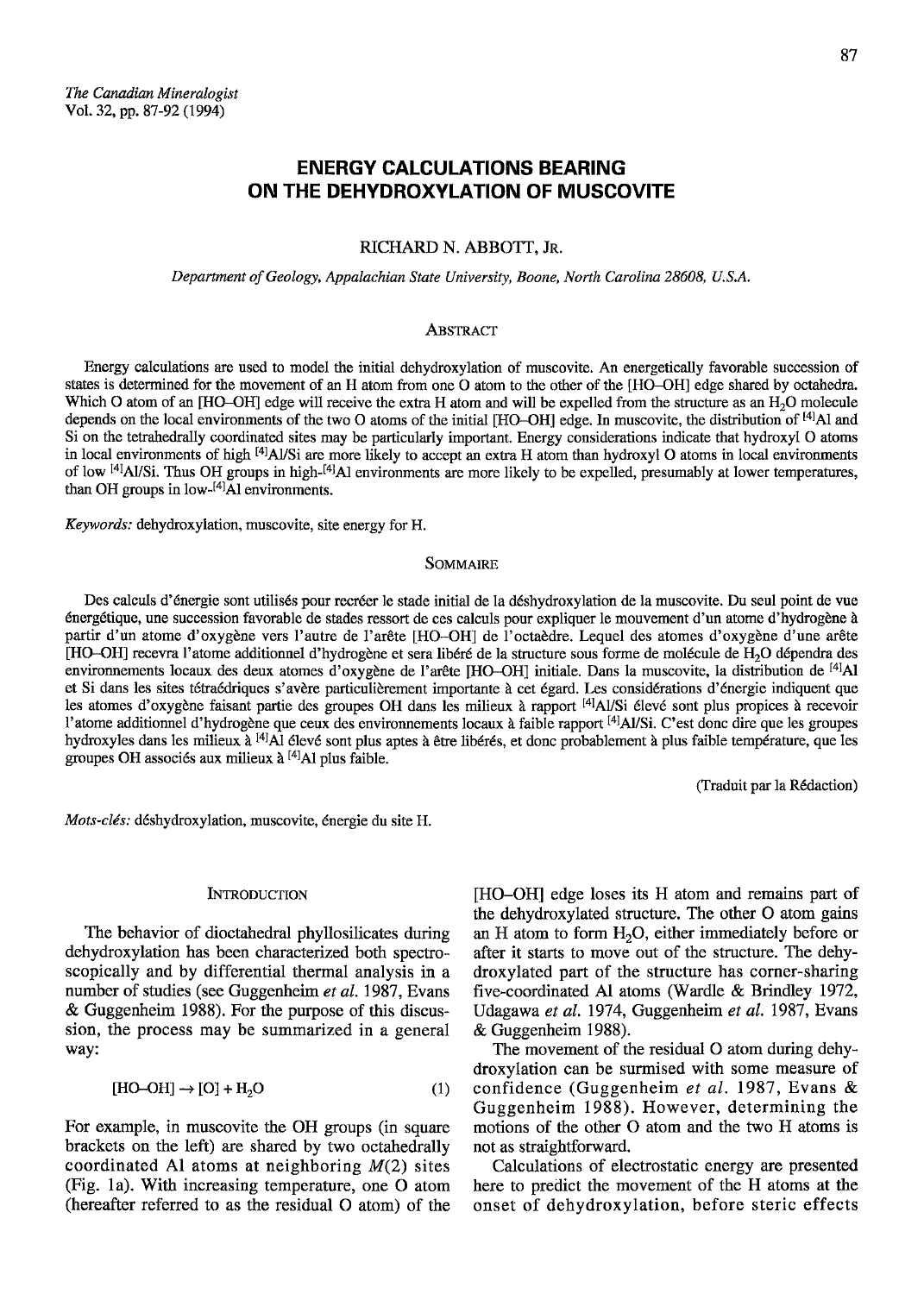

Flc. l. a. Schematic projection onto the unit-later pseudomirror  $(110)$  of a portion of the structure of muscovite. T: tetrahedrally coordinated Si, A1; M(2): octahedral Al. The large filled circles are O atoms. Hydroxyl O atoms are marked with 'X". The small filled circles are H atoms. The vertical arrow is parallel to  $c^*$  and 1 Å in length. The horizontal arrow is parallel to  $\overline{110}$ . b. Site-energy map for H in muscovite at 650'C. The energy calculations were based on the structure determination by Guggenheim et al. (1987);2Al + 4Si were ordered according to case 10 of Abbott et al. (1989). Contour interval is 500 kJ/mole of H atoms. Energy is negative in shaded areas.

(Guggenheim et al. 1987, Evans & Guggenheim 1988) become important. The paper considers the possible influence on the process of different patterns of shortrange order of <sup>[4]</sup>A1 and Si.

# METHOD

Energy calculations were performed on muscovite, using the structure determined by Guggenheim et al. (1987) on muscovite from Panasqueira, Portugal from X-ray data collected at 650'C, and on appropriately modified variants of the structure (see below). The high-temperature structure is assumed to be the best available representation near conditions relevant to dehydroxylation.

The site energy for an H atom, W(H), is defined as follows (Abbott et al. 1989):

$$
W(\mathbf{H}) = W_{\mathbf{C} \mathbf{H}} + W_{\mathbf{R} \mathbf{H}},\tag{2}
$$

where  $W_{\text{C,H}}$  includes the Coulombic contributions to the site energy, and  $W_{\rm R,H}$  includes the short-range contributions. The Coulombic contributions are given by

$$
W_{\text{C,H}} = \Sigma_{\text{i}} z_{\text{i}} \varepsilon^2 / r_{\text{IH}},\tag{3}
$$

where the summation is over atoms other than a specific H atom,  $z_i$  is the formal valence of atom i,  $r_{\text{H}}$  is the interatomic distance H-i, and  $\varepsilon$  is the magnitude of the charge of an electron. A simple Bom formulation (Born & Huang 1954) for the short-range contributions was used. such that

$$
W_{\rm R,H} = \sum_{i} \lambda_{\rm H} \exp(-\rho_{\rm H} / r_{\rm H}), \tag{4}
$$

where  $\lambda_{iH}$  and  $\rho_{iH}$  are parameters specific to the atom pair H-i. Values for  $\lambda_{\text{OH}}$  of 35050 kJ/mole of H and for  $\rho_{OH}$  of 0.2265 Å were determined empirically, using the method of Abbott (1991). For muscovite, the method requires short-range parameters for the pairs Al-O, Si-O, O-O, and K-O. These were obtained from Post & Burnham (1986) for an oxygen  $(O^{2-})$ shell radius of 1.01 Å. The calculated values for  $\lambda_{\text{OH}}$ and  $\rho_{OH}$  are consistent with the observed O-H separation of 0.93 A (Rothbauer 1971) and observed fundamental frequency of 3626-3628 cm<sup>-1</sup> for O-H stretching (Vedder & MacDonald 1963, Tlili et al. 1989); see Appendix A. In all calculations, short-range contributions for H-i pairs involving atoms other than O atoms are negligible, because of the relatively long H-i distances. The negligible short-range confibutions (H-i, where i represents a cation) were omitted by setting the relevant  $\lambda_{iH}$  equal to 0.

The calculations were performed on an electrostatically neutral cluster consisting of the 42 atomic sites closest to the observed (Rothbauer 1971) position for H (all sites within a radius of 4.8 A). Justification for selection of a cluster and additional details about the calculations are given in Abbott et al. (1989). Among the 42 sites are the tetrahedrally coordinated sites of the six-membered ring of tetrahedra closest to the OH group and the adjacent OH group belonging to the [HO-OH] edge. Charges (+3 for Al, +4 for Si) at the six tetrahedrally coordinated sites were distributed according to ordering scheme #10 of Abbott et al. (1989). This ordering scheme involves  $2^{[4]}$ Al + 4Si and is symmetrical with respect to the unit-layer pseudomirror plane, (110), which is defined by the O atoms of the [HO-OH] shared octahedral edge and the vacant  $M(1)$  site (Fig. 1a). Effects of different <sup>[4]</sup>Al-Si ordering schemes are discussed later.

The site energy for H was calculated at points on a grid in the unit-layer pseudomirror, (110). Calculations on adjacent OH-environments of an [HO-OH] edge were done on separate clusters. Thus, each of the Figures  $1b=2a$ , 2b, 2c, 2d, and 2e actually shows the results of calculations on two local environments. which were contoured together. Only in Figure lb are the local structural envionments symmetrically identical, related by a center at the midpoint of the [HO-OH] edge. In each of Figures 2b, 2c, 2d, and 2e, the two local environments differ with respect to the positioning of the O atoms of the [Ho-oH] edge, as described below.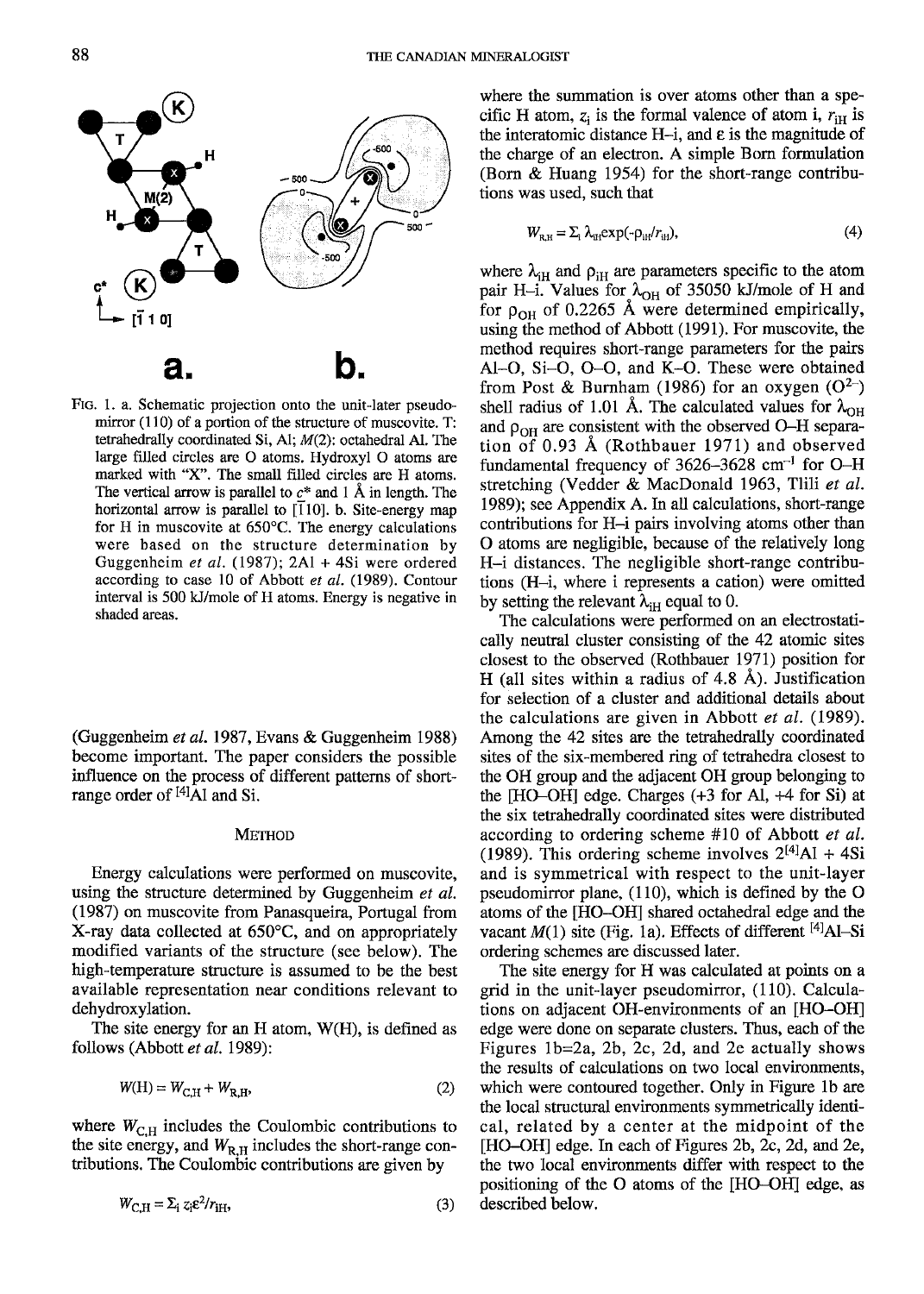



Ftc. 2. Site-energy maps for H in muscovite, (110) section. The structure has been modified (relative to the configuration shown in Fig. 1b) by displacing the O-O edge toward the upper right. Amount of displacement: a. No displacement, b. 0.298 A. c. 0.595 A, d. 0.893 A, e. l.l9 A. The large filled circles are O atoms; the small filled circles are at energy minima. O<sub> $\sim$ </sub>O distance is 2.38 Å. Contour interval is 500 kJ/mole of H atoms. Energy is negative in shaded areas.

## MUSCOVITE AT 650°C

Figure lb is a map of the site energy for H in muscovite at 650'C. Note three important features: (1) At 650'C, there is one energy minimum for each O atom (see Abbott et al. 1989). (2) The minimumenergy site is reasonably consistent with the determination of the location of the H atom by neutron diffraction (Rothbauer 1971). (3) The angle  $c^*$ -O-H from the energy calculations, approximately  $68^\circ$ , is somewhat less than the average of  $78^\circ$  observed by Rothbauer (1971). The difference may be ascribed to the specific pattern of <sup>[4]</sup>Al-Si order used in the energy calculations or to modifications of the structure at high temperature.

# **EFFECTS OF DISPLACING THE O ATOMS** OF THE [HO-OH] EDGE

Figure 2 gives the results of energy calculations that were intended to simulate, however imperfectly, the concerted movements of the O and H atoms during the dehydroxylation of an [HO-OH] edge. Theoretically inferred movements of the <sup>[6]</sup>A1 atoms closest to the [HO-OH] edge (Guggerheim et al. 1987, Evans & Guggenheim 1988) were taken into account as described below. Movements of other atoms were not modeled. Small variations in the positions of the other atoms do not alter the conclusions. Starting with the centrosymmetrical configuration (Fig. 1b=2a), the O atoms of the shared  $[HO-OH]$ edge were translated, in four increments, along the line defined by the two  $O$  atoms, without changing the  $O-O$  distance  $(2.38 \text{ Å})$ . The increments of displacement were 0.298, 0.595, 0.893, and 1.19 A (Figs. 2b, c, d, e, respectively). The lower left O atom and the upper right O atom were displaced respectively toward and away from the origin, taken to be the midpoint of the line segment connecting the two adjacent  $\left[6\right]$ Al atoms. The movement of the upper right O atom is in the direction suggested by Guggenheim et al. (1987) for the departure of an  $H_2O$  molecule. The two nearest l6lAl atoms were displaced proportionally from the observed positions in muscovite (Guggenheim et al. 1987), where the  $^{[6]}$ Al-O distances are approximately 1.8 A, to observed positions in the dehydroxylated structure (Udagawa et al. 1974), where the  $^{[5]}$ Al-O distances are 1.62 A. In Figure 2e, the lower left (residual) O atom is at the origin. Without the departing O atom (upper right), this configuration (Fig. 2e) is consistent with structures proposed for dehydroxylated dioctahedral phyllosilicates (Wardle & Brindley 1972, Udagawa et al. 1974, Guggenheim et al. 1987, Evans & Guggenheim 1988).

The following features are noteworthy: (l) Site energies for H change systematically as the O atoms of the [HO-OH] edge are displaced. (2) Site energies for H decrease in the vicinity of the O atom that is moving away from the origin, and increase in the vicinity of the residual O atom as it moves toward the origin. (3) There are fwo energy minima regardless of the displacement of the O atoms. These energy minima correspond to theoretical positions for H atoms. (4) If the O atoms of the  $[HO-OH]$  edge are fully displaced, such that the residual O atom is at the origin (Fig. 2e), both energy minima (and presumably both H atoms) are close to the off-origin O atom. Effectively, as both O atoms are displaced toward the upper right (Figs. 2a, b, c, d, e), the energy minimum associated with the residual O atom disappears at the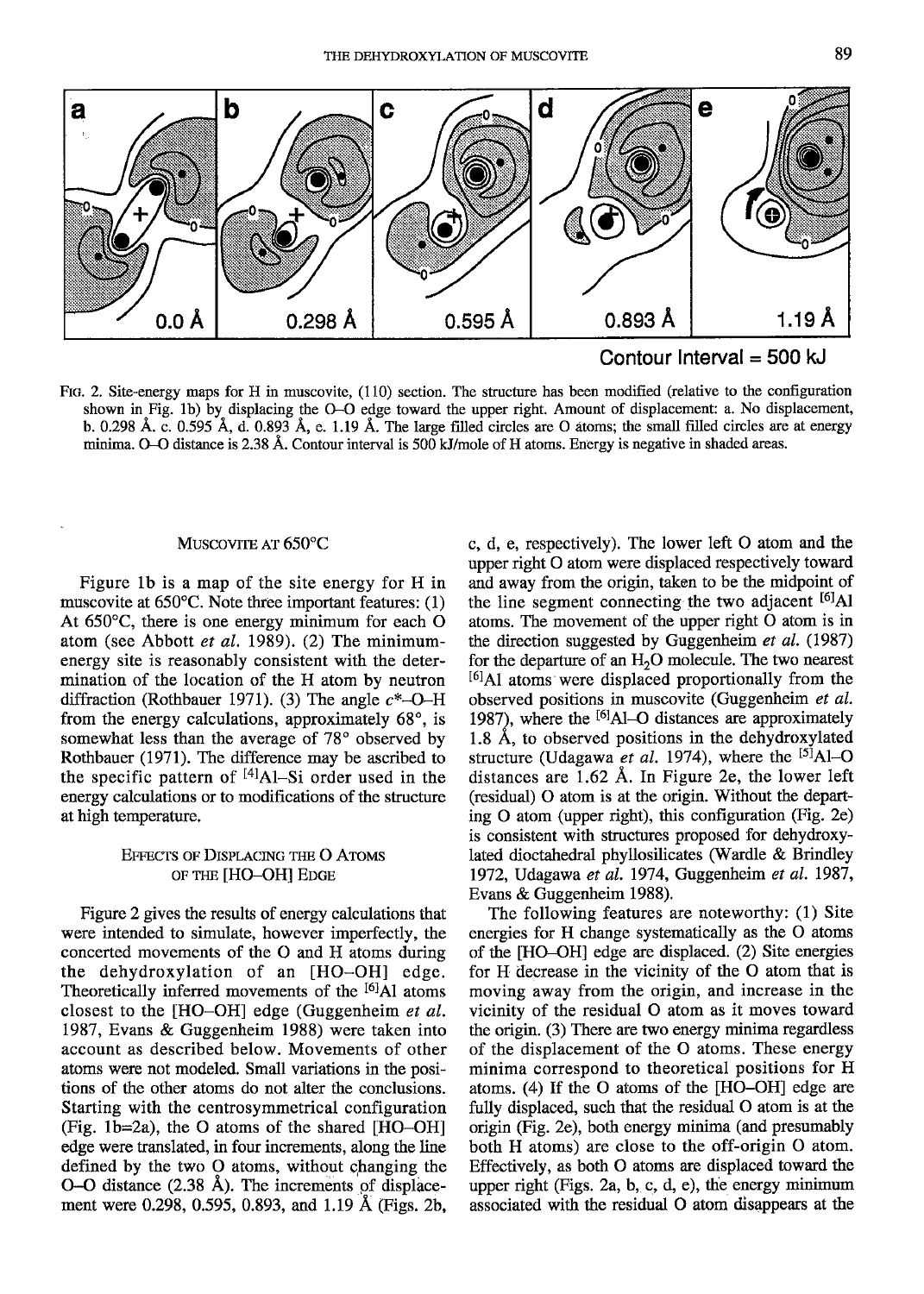same time as a second minimum appears near the departing  $O$  atom. (5) The final distribution of energy minima about the off-origin O atom is consistent with the positions of the H atoms in an  $H<sub>2</sub>O$ molecule.

Because the movements of the O atoms were restricted by design in a specific local environment (*i.e.*, specific pattern of  $[4]\hat{A}$ l-Si order), the calculations pertain to a specific mechanism of dehydroxylation. The O atoms may move in some other way, depending on local structural variations. Even so, the calculations do demonstrate the plausibility of a closed [HO-OH] mechanism for initiating dehydroxylation. Regardless of the relative merits of site-hopping, tunneling, or diffusion, dehydroxylation mechanisms involving some form of an intermediate, anionic [HO-O] edge (see Guggenheim et al. 1987, Evans & Guggenheim 1988) are more demanding in terms of energy than some form of a closed [HO-OH] mechanism. Calculations on stages between the O displacements 0.893 Å (Fig. 2d) and 1.19 Å (Fig. 2e) show that the path of least resistance for an H atom moving from the residual O atom to the departing O atom is clockwise along the axis of the low-energy trough. The path is indicated by the arrow in Figure 2e. Moving an H atom along the axis of the low-energy trough involves less input of energy than removing an H atom from the low-energy trough.

# EFFEcrs oF Al-Si ORDER

The onset of dehydroxylation in pyrophyllite should be rather uncomplicated relative to that of muscovite because all H atoms in pyrophyllite are initially in the same kind of environment with respect to nearby tetrahedrally coordinated cations. In contrast, dehydroxylation in muscovite at a given [HO-OH] edge should depend on the local environments of the two O atoms, especially with regard to the distribution of  $[4]$ Al and Si (Abbott et al. 1989).

The common ratio of  $^{[4]}$ Al/Si = 1/<sub>2</sub> in muscovite cannot be satisfied by any one of the possible compositions for a six-membered ring of tetrahedra (6Si, lAl  $+ 5Si$ ,  $2Al + 4Si$ ,  $3Al + 3Si$ , *etc.*). Thus a real muscovite must have different kinds of six-membered rings (Abbott et al. 1989). Lipsicas et al.  $(1984)$ , Herrero et al.  $(1985)$ , and Sanz et al.  $(1986)$  have shown that the principle of aluminum avoidance is obeyed in micas. Taking these factors into account, there are eighteen possible ways of arranging A1 and Si on the six tetrahedral sites closest to each O atom of an [HO-OH] edge (Abbott et al. 1989). Although each of the eighteen patterns of Al-Si order are possible, extreme compositions of the ring  $(6Si \text{ and } 3Al + 3Si)$ may be poorly represented. Because two sixmembered rings of tetrahedra relate to the two OH groups of an [HO-OH] edge, in the context of Figure 3, there are eighteen possibilities for 01 and eighteen possibilities for 02, thereby producing 324 kinds of [HO-OH] edges. Many of the possibilities, however, may not be very important.

Generally, the higher the ratio of Al to Si in a ring, the lower will be the site energies for the nearest H atom (Abbott et al. 1989). Hence site energies for H near  $3^{[4]}$ Al + 3Si are lower than sites energies for H near  $2^{[4]}$ Al + 4Si, which are less than site energies for H near  $1^{[4]}$ Al + 5Si, which are less than site energies for H near  $6Si$  (Abbott *et al.* 1989). Thus:



Flc. 3. Schematic representation of dehydroxylation of muscovite. a. Before initiation of dehydroxylation. 01 and 02 are O atoms of the [HO-OH] shared edge of octahedra; H1 and H2 are corresponding H atoms. b, c, d. Sequence of events during dehydroxylation.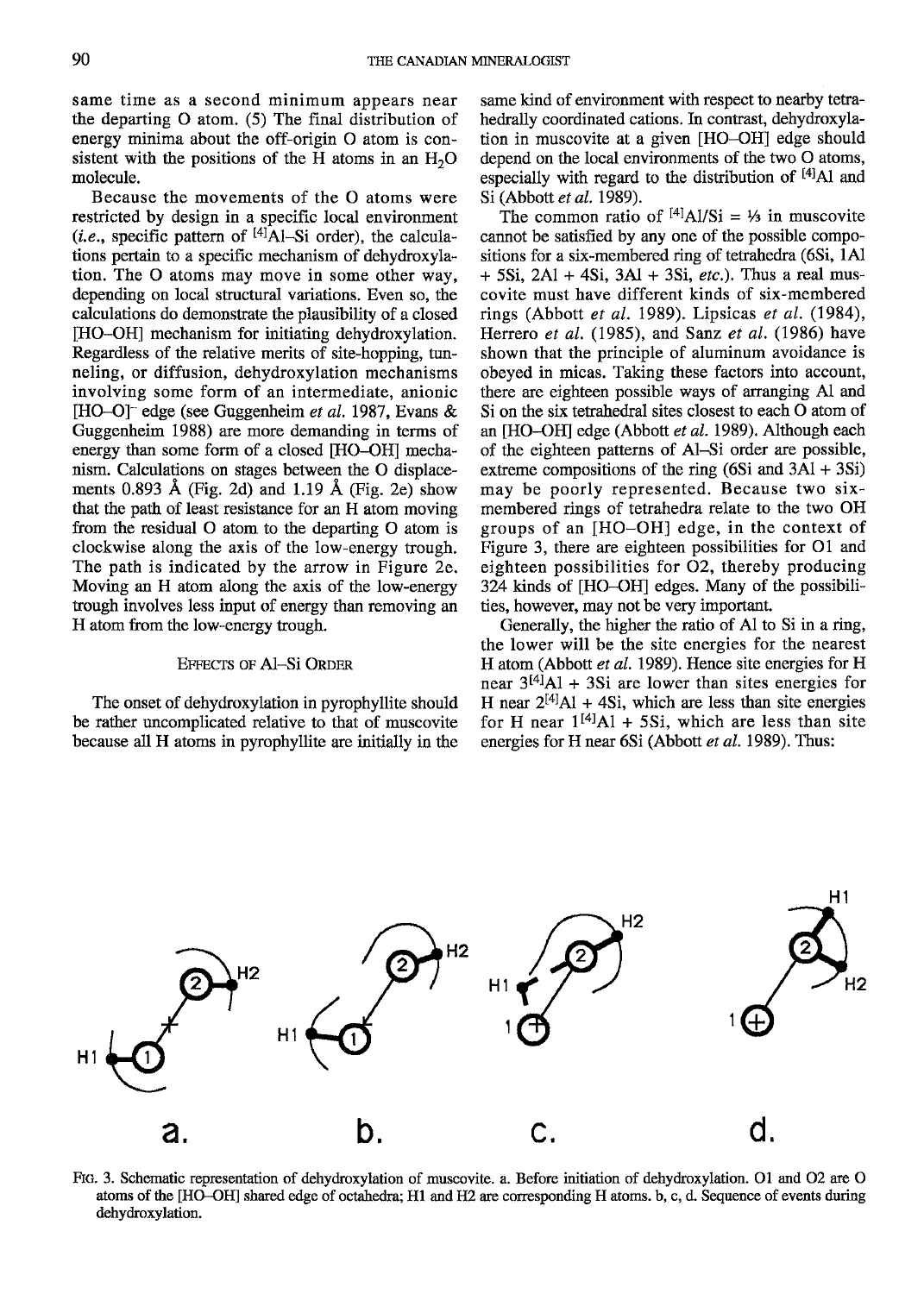I. Where both O atoms of an [HO-OHI edge have similar environments  $(e.g., in Fig. 3, O1)$  is adjacent to  $2^{[4]}$ Al + 4Si, and O2 also is adjacent to  $2^{[4]}$ Al + 4Si), the probability is nearly the same for expulsion of either OH group  $(e.g., 01 \text{ versus } 02 \text{ in Fig. 3}).$ 

2. Where the O atoms of an [HO-OH] edge are in different environments, the OH group associated with the higher ratio of  $^{[4]}$ Al to Si (lower site-energies for H) should be liberated more readily than the OH group associated with the lower ratio of  $[4]$ Al to Si (higher site-energies for H). In effect, hydroxyl O atoms in low- $^{[4]}\text{Al/Si}$  environments (high energy) should act as H donors, whereas hydroxyl O atoms in high- $\frac{4}{1}$ Al/Si environments (low energy) should act as H acceptors. Thus hydroxyl O atoms in low-<sup>[4]</sup>Al/Si environments are more likely to remain in the dehydroxylated structure, whereas hydroxyl O atoms in high- $[4]$ Al/Si environments are more likely to be liberated as  $H_2O$ . This is consistent with evidence that celadonitic muscovite  $({}^{[4]}\text{Al/Si}$  < 1/3) starts to break down at higher temperatures than muscovite  $({}^{[4]}\text{A}V\text{Si} = 1/3)$  (Anderson & Rowley 1981, Thompson 1982).

3. Given so many possible patlerns of Al-Si order (324 possibilities altogether) and steric effects (Guggenheim et al.1987, Evans & Guggenheim 1988), it is not surprising that dehydroxylation takes place over a wide range of temperatures. If the interpretation offered in this paper is correct, as temperafure increases, dehydroxylation should commence at OH groups near high- $[4]$ Al/Si sites.

These predictions pertain to the initiation of dehydroxylation. Obviously, the effects of one or more dehydroxylated sites on the subsequent dehydroxylation of the remaining structure, *i.e.*, the steric effects described by Guggenheim et al. (1987) and Evans  $\&$ Guggenheim (1988), are important only after the process is initiated. Because the structural changes associated with the steric effects are severe. these effects must dominate subsequent steps of the overall dehydroxylation process.

## **ACKNOWLEDGEMENTS**

I thank S. Guggenheim for his helpful comments on an earlier version of this paper, and two anonymous UDAGAWA, S., URABE, K. & HASU, H. (1974): The crystal referees for their comments leading to the present structure of muscovite dehydroxylate. Jap. Assoc. referees for their comments leading to the present version.

## **REFERENCES**

- ABBOTT, R.N., Jr. (1991): A short-range O-H potential for amphiboles based on OH-stretching frequencies. Can. Mineral. 29, 131-142.
	- , Post, J.E. & BURNHAM, C.W. (1989): Treatment of the hydroxyl in structure-energy calculations. Am. Mineral. 74, 141-150.
- ANDERSON, J.L. & ROWLEY, M.C. (1981): Synkinematic intrusion of peraluminous and associated metaluminous granitic magmas, Whipple Mountains, Califomia. Can. Mineral.19. 83-101.
- BORN, M. & HUANG, K. (1954): Dynamical Theory of Crystal Lattices. Oxford University Press, London.
- Evans, B.W. & GuggenHEIM, S. (1988): Talc, pyrophyllite, and related minerals. In Hydrous Phyllosilicates (S.W. Bailey, ed.). Rev. Mineral. 19, 225-294.
- GUGGENHEIM, S., CHANG, YU-HWA & KOSTER VAN GROOS, A.F. (1987): Muscovite dehydroxylation: high temperature studies. Am. Mineral.  $72$ ,  $537-550$ .
- HERRERO, C.P., SANZ, J. & SERRATOSA, J.M. (1985): Tetrahedral cation ordering in layer silicates by <sup>29</sup>Si NMR spectroscopy. Solid State Commun. 53, 151-154.
- LIPSICAS, M., RAYTHATHA, R.H., PINNAVAIA, T.J., JOHNSON, I.D., GIESE, R.F., Jr., CONSTANZO, P.M. & ROBERT, J.-L. (1984): Silicon and aluminum site distributions in 2:l layered silicate clays. Nature 309, 604-607.
- Post, J.E. & BURNHAM, C.W. (1986): Ionic modeling of mineral structures in the electron gas approximation:  $TiO<sub>2</sub>$  polymorphs, quartz, forsterite, diopside. Am. Mineral. 71, 142-150.
- ROTHBAUER, R. (1971): Untersuchung eines  $2M_1$ -Muscovits mit Neutronenstrahlen. Neues Jahrb. Mineral. Monatsh., 143-154.
- SANZ, J., HERRERO, C.P. & SERRATOSA, J.M. (1986): Tetrahedral cation distribution in phyllosilicates 2:1 by <sup>29</sup>Si NMR spectroscopy. Int. Mineral. Assoc., Abstr. Programs 14, 220.
- THoMpsoN, A.B. (1982): Dehydration melting of pelitic rocks and generation of  $H<sub>2</sub>O$ -undersaturated granitic liquids. Am. J. Sci. 282, 1567-1595.
- TLILI, A., SMITH, D.C., BENY, J.-M. & BOYER, H. (1989): A Raman microprobe study of natural micas. Mineral. Mag. 53. 165-179.
- Mineral., Petrol., Econ. Geol. 69, 381-389.
- VEDDER, W. & MACDONALD, R.S. (1963): Vibrations of OH ions in muscovite. J. Chem. Phys. 38, 1583-1590.
- WARDLE, R. & BRINDLEY, G.W. (1972): The crystal structure of pyrophyllite-lTc and its dehydroxylate. Am. Mineral, 57,732-750.
- Received September 2, 1992, revised manuscript accepted February 24, 1993.